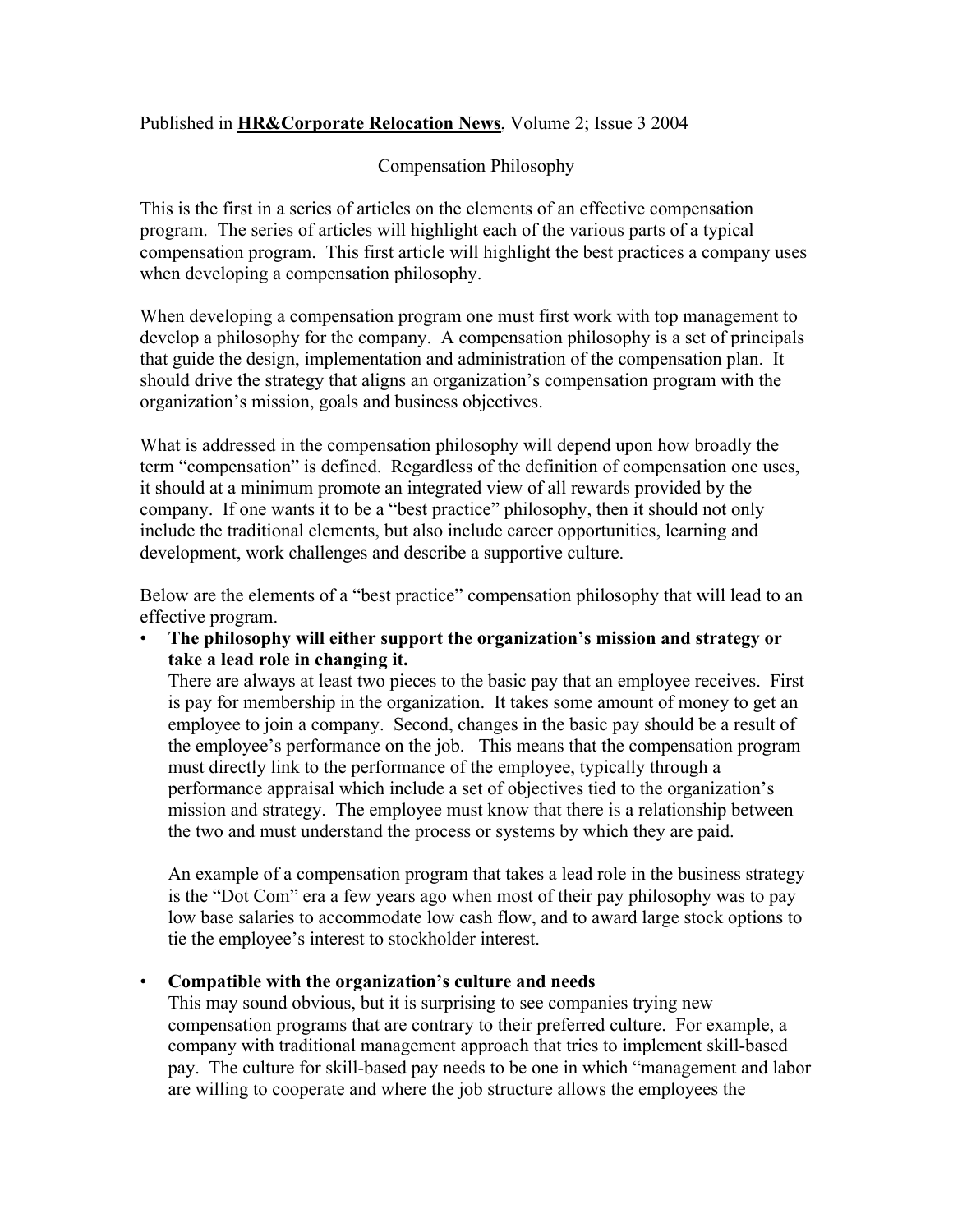freedom and support to grow without limitation of traditional job descriptions. Employees need to be empowered to make decisions, to join with their peers in searching out and correcting quality and other productivity problems, and to exercise choices about work, pay and job satisfaction."

#### • Cost effective and externally competitive

The company philosophy must address the market relationship it will seek with its pay practice. If the company pays too high, it runs the risk of pricing itself out of the market in order to maintain the high wages. If it pays too low, it runs the risk of not being able to attract and retain the level of employee that it takes to carry out its mission and strategy. So there must be a balance, it must be competitive yet cost effective.

# • Share success with employees who help the organization succeed

Most companies across the U.S. have implemented variable pay plans over the last 20 years that pay off when the company does well and, if designed correctly pays little or none when the company does not do well. This slows the build up of fixed compensation cost and rewards the employee for positive achievements that also benefit the organization.

## • Integrated with other HR programs

The compensation program must support other human resources programs such as recruiting. If the recruiting effort is to hire the best employees in the labor market and the company builds a compensation program that has the intent of paying ten percent below the market, the incompatibility could result in failure for both programs.

#### • Simple to communicate & relatively easy to administer

When building a compensation program we must follow the old "KISS" principle. Keep it simple, stupid. If it is so complex that no one outside the compensation department understands it, it will not receive the support necessary to make it successful. Make it as simple as possible, get employees involved in the design of the programs and they will help to keep it easy to understand and administer.

With this said, how does one go about developing a compensation philosophy that includes all of these elements? In Chapter Two of the Compensation Guide, Stephanie Y. Wilson lists a number of questions one must ask and get answers to in order to develop the philosophy. $2$  Those questions are listed below:

- What business and organizational objectives should the compensation system support?
- How competitive should salaries be? Should they be in the  $50^{th}$ ,  $75^{th}$ ,  $90^{th}$ percentile?

<sup>&</sup>lt;sup>1</sup> Ghorpade, Jai & Edge, Jerry, Understanding Skill-Based Pay: An approach to Designing and Implementing an Effective Program, American Compensation Association, 1997, p3.

<sup>&</sup>lt;sup>2</sup> Wilson, Stephanie Y., Compensation Guide, "Developing a Total Compensation Approach," Warren, Gorham, Lamont, 2004, p. 3-9 to 3-10.